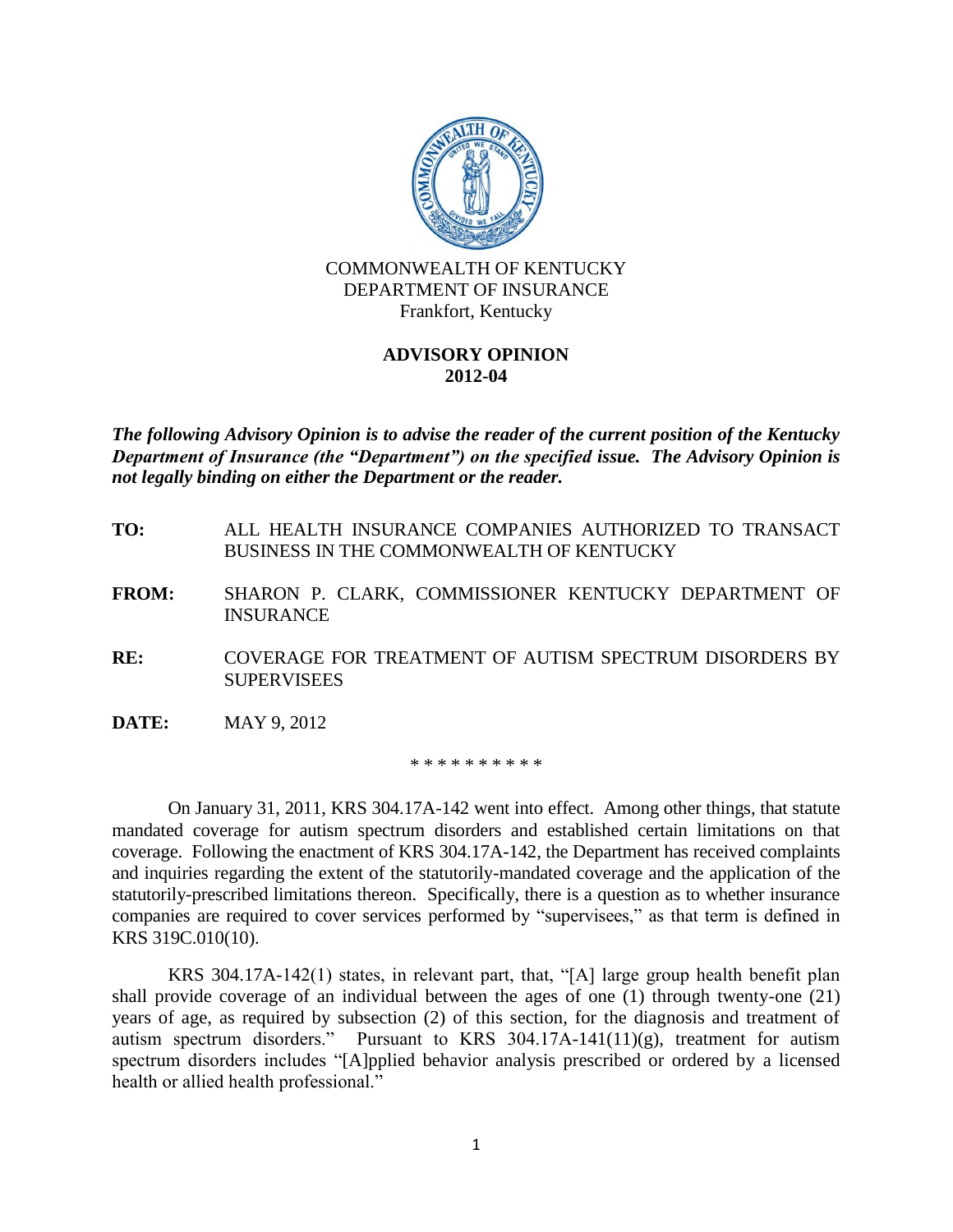Applied behavior analysis ("ABA") involves a number of different services, the first being the development of a functional assessment and behavior plan. This is performed by either a Board Certified Behavior Analyst ("BCBA") or a Board Certified Assistant Behavior Analyst ("BCaBA"). It is through this process that goals are selected, a treatment plan is developed, and behaviors are defined. The BCBAs and/or BCaBAs are also responsible for the ongoing monitoring of the behavior plan, including graphing data, reviewing progress, and making modifications according to what the data infer about various interventions' effectiveness. The BCBAs and/or BCaBAs oversee the training of supervisees, parents, teachers, or anyone else who might act as caretakers for the client. The purpose of this observation is to measure the behavior of the supervisee or caretaker to ensure that it is in accordance with the treatment plan. The direct services set forth in the treatment plan may be offered by a BCBA or a BCaBA, but are typically rendered by "supervisees." The services include discrete trial training, data collection, prompting, fading, and implementing procedures for handling challenging behavior as written by the BCBA. The performance of these direct services by supervisees is an indispensable part of the treatment of autism spectrum disorders.

Pursuant to KRS 319C.020(1)(a), "[N]o person shall ... [e]ngage in the practice of applied behavior analysis, assist in the practice of applied behavior analysis, render services designated as applied behavior analysis, or hold himself or herself out as a practitioner of applied behavior analysis in this state, unless licensed under the provisions of this chapter…" However, subsection (2) of that statute carves out certain exceptions to that general rule, including an exemption for "any person who is ... [i]mplementing applied behavior analysis intervention services to an immediate family member *or as a supervisee*." (Emphasis added). KRS 319C.010(10) defines "supervisee" as "a person who is not licensed but acts under the extended authority and direction of a licensed behavior analyst or a licensed assistant behavior analyst to provide applied behavior analysis services." Clearly, Kentucky's statutes pertaining to ABA and the treatment of autism spectrum disorders contemplate the active involvement of supervisees, provided that they are acting under the extended authority and direction of a BCBA or a BCaBA.

KRS 304.17A-142(9) states, in relevant part, that, "[N]o reimbursement is required under this section … [f]or services provided by persons who are not licensed as required by law." This language has been interpreted to exclude coverage for any unlicensed individual, regardless of whether they are required by law to be licensed. To assign this meaning to that subsection is contrary to its plain language and frustrates the statutory purpose of KRS 304.17A-142.

KRS 304.17A-142(9) excludes coverage "for services provided by persons who are not licensed *as required by law*." (Emphasis added). It is a well-settled principal of statutory construction that, when possible, effect must be given to every word, clause, and sentence of a statute. *See [Hampton v. Commonwealth](http://web2.westlaw.com/find/default.wl?rs=WLW12.04&pbc=C65D60EC&vr=2.0&findtype=Y&rp=%2ffind%2fdefault.wl&sv=Split&fn=_top&tf=-1&ordoc=361K206&mt=Westlaw&serialnum=1935118709&tc=-1)*, 78 S.W.2d 748 (Ky. 1934). By adding the words "as required by law" the intent of the Legislature was to exclude coverage for those individuals who are required by law to be licensed, but are not. To interpret KRS 304.17A-142(9) to exclude coverage for individuals who are not required to be licensed renders the words "as required by law" meaningless. Further, to exclude coverage for supervisees undermines the intent of KRS 304.17A-142, which is to mandate coverage for the diagnosis *and treatment* of autism spectrum disorders. Without the direct services provided by supervisees, the treatment of autism is severely compromised.